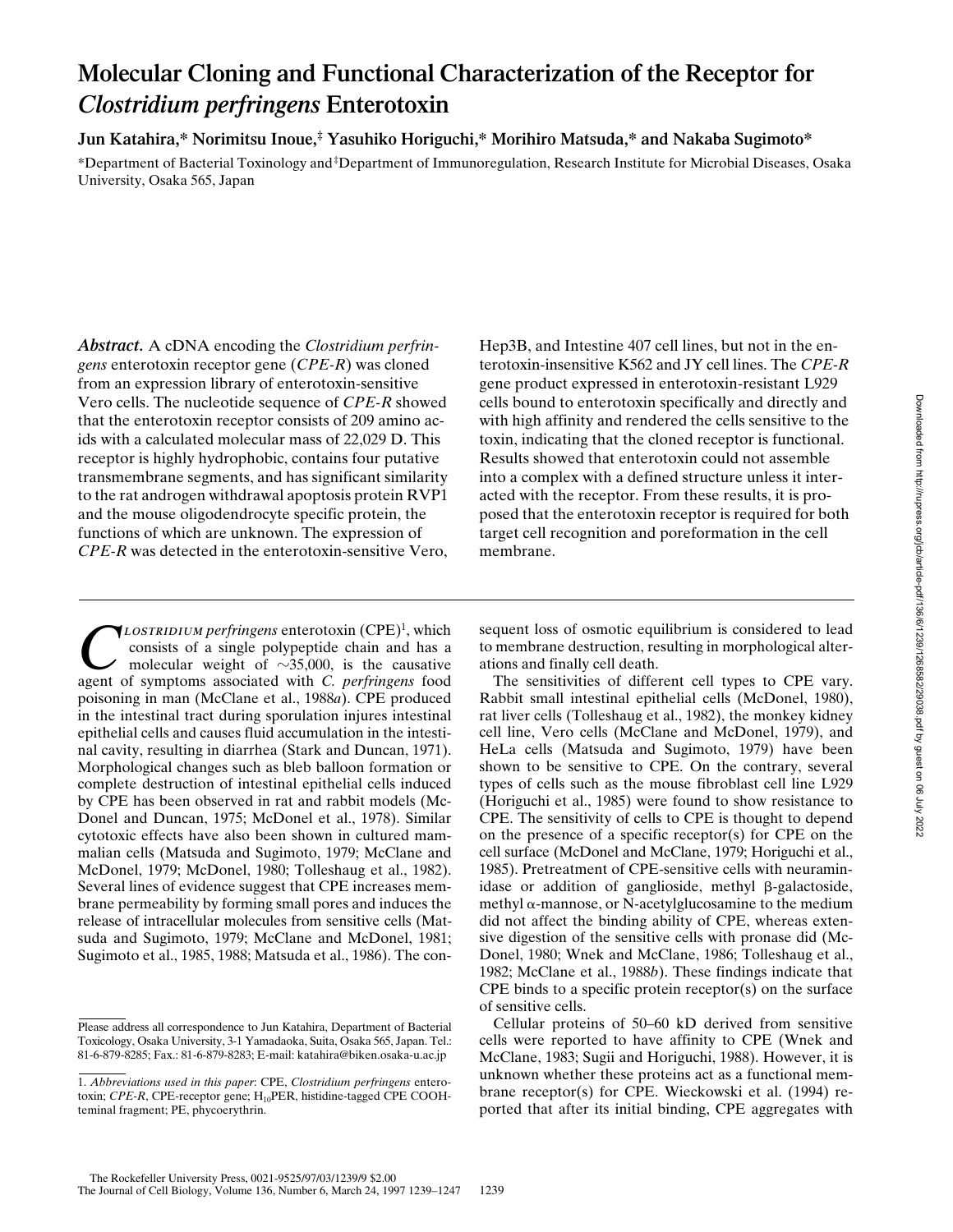several cellular proteins and forms a large hydrophobic complex with a molecular mass of 160 kD. By a simple calculation they concluded that the complex contained a 70-kD protein besides the 50-kD CPE binding substance and CPE (35 kD) and assumed that this complex contributed to pore formation in the membrane of target cells. But the composition and function of the CPE-induced complex can not be determined until the functional CPE receptor is identified.

To understand the molecular mechanism of the action of CPE, we isolated the CPE-receptor gene (*CPE-R*) and examined the function of the gene product. Here we report the identification and characterization of a functional CPE receptor.

# *Materials and Methods*

#### *Plasmid Construction*

Genomic DNA was isolated from *C. perfringens* strain NCTC8239 (a gift from Dr. T. Asao, Osaka Prefectural Institute of Public Health, Osaka, Japan) by the method described by Marmur (1961). Approximately 10 ng of the genomic DNA was subjected to PCR using oligonucleotides 5'-CCG-CTCGAGAGATGTGTTTTAACAGTTCCATCTAC-3' (primer-S; the underline indicates XhoI site) and 5'-GGAAGATCTTAAAATTTT-TGAAATAATATTGAATAAGGG-3' (primer-A; the underline indicates BglII site) as sense and antisense primers to amplify the DNA fragment corresponding to amino acid residues 184–319 of CPE (Czeczulin et al., 1993). The amplified DNA fragment was digested with XhoI and BglII and then cloned into the XhoI–BamHI treated pET16b vector (Novagen Inc., Madison, WI) to fuse the CPE fragment to the down stream of the tag sequence with 10 histidine residues (Fig. 1 *A*). The resulting plasmid vector was designated as  $pETH_{10}PER$ .

For constructing pCMVb-GAL, a HindIII-PstI fragment containing *Escherichia coli* β-galactosidase gene was isolated from pSGβ-galactosidase (Promega Biotech., Madison, WI) and was subcloned into the same site of pCDM8 (Invitrogen Corp., San Diego, CA).

For sequencing, the clone 706 encoding *CPE-R* was isolated by XhoI digestion followed by treatment with T4 DNA polymerase, and the fragment obtained was introduced into the EcoRV site of pBluescript  $SK(-)$ (Stratagene Cloning Systems, La Jolla, CA). Two clones containing the *CPE-R* gene in opposite orientations were obtained and named pBS70608 and pBS70614. Nested deletion mutants of these clones were prepared us-



*Figure 1.* Expression and purification of a histidinetagged *Clostridium perfringens* enterotoxin COOH-terminal fragment  $(H_{10}PER)$ . H10PER was expressed in *E. coli* BL21 (DE3) and purified as described in Materials and Methods. A total cell lysate (lane *1*), flow through fraction (lane *2*), and purified H10PER (lane *3*) were separated on SDS-15% polyacrylamide gel and stained with Coomassie brilliant blue. Purified  $H_{10}$ PER was transferred to a PVDF membrane, and Western blot analysis was carried out using rabbit polyclonal anti-CPE anti-

body, followed by alkaline phosphatase–conjugated anti–rabbit IgG (lane *4*). The positions of molecular weight standards are indicated on the left in kD.

ing a double-stranded Nested Deletion Kit (Pharmacia Biotech, Uppsala, Sweden) according to the manufacturer's manual.

The CPE receptor cDNA was introduced into pMEneo vector (Watanabe et al., 1996), and the resulting plasmid (pMEneo-CPE-R) was used to establish L929 cell lines stably expressing *CPE-R.*

For construction of a COOH-terminal FLAG peptide tagged CPE receptor expression plasmid, *CPE-R* in pBS70614 was amplified by PCR using the oligonucleotides 5'-GGGTCGACGCCTCCATGGGGCTACAGG-3' (the underline indicates the SalI site) and 5'-GGTCGCGACACG-TAGTTGCTGGCAGCAG-3' (the underline indicates the NruI site) as forward and back primers. The amplified fragment was treated with T4 DNA polymerase followed by T4 polynucleotide kinase and cloned into the EcoRV site of the pBluescript  $SK(-)$ . The XhoI-FseI site of this plasmid was replaced with the fragment of the corresponding site (encoding NH2-terminal portion of native CPE receptor) of pBS70614 to generate p706NruI. The XhoI–NruI fragment of p706NruI was then isolated and recloned into the same site of pMEEB (Watanabe et al., 1996) into which NruI site, FLAG sequence, and stop codon (TCGCGAGACTACAAG-GACGACGATGACAAGTAA; the underline indicates NruI site) was introduced. The resulting plasmid was named pMEEB-CPE-R-FLAG.

Plasmids pS7neo (Takahashi et al., 1996) was a gift from Dr. M. Takahashi (Department of Immunoregulation, Research Institute for Microbial Diseases, Osaka University). The construction of pMEPyoni18Sf(-) is described elsewhere (Ohishi et al., 1996). pMEPyoriLuc was constructed as described previously (Takahashi et al., 1996).

## *Expression of the CPE COOH-terminal Fragment in Escherichia coli*

pETH<sub>10</sub>PER was introduced into the *E. coli* BL21 (DE3) strain, and expression of the CPE COOH-terminal fragment was induced by 1 mM isopropyl  $\beta$ -D-thiogalactopyranoside (Wako Pure Chemical Industry, Osaka, Japan). The *E. coli* cells were harvested, resuspended in buffer A (10 mM Tris-HCl, pH8.0, 400 mM NaCl, 5 mM  $MgCl<sub>2</sub>$ , 10% glycerol, 0.1 mM (*p*-amidinophenyl)methanesulfonyl fluoride hydrochloride, 1 mM β-mercaptoethanol), and then disrupted by sonication. After removal of cell debris by centrifugation, the cell lysate was applied to a  $Ni<sup>2+</sup>$  column (HisBind Resin; Novagen Inc.), and the histidine-tagged COOH-terminal fragment of CPE (H10PER) was eluted in a 0–1 M imidazole gradient in buffer A. The purified 15-kD fragment (Fig. 1) was biotinylated with sulfo-NHS-LC biotin (Pierce, Rockford, IL) and used as a probe for flow cytometric analysis.

## *Flow Cytometric Analysis*

Expression of the CPE receptor was examined by flow cytometric analysis after treatment of cells with biotinylated  $H_{10}PER$  (0.01 mg/ml) followed by phycoerythrin (PE)-conjugated streptavidin (0.02 mg/ml; Biomeda Corp., Foster City, CA). The fluorescence intensity of the cells was examined in a FACS®can (Becton Dickinson, Mountain View, CA).

# *Cell Culture and Establishment of Stable Cell Lines*

Cells were cultured in DMEM supplemented with 10% FCS at 37°C under  $5\%$  CO<sub>2</sub> in air. Clonal L929 cell lines stably expressing the polyoma large T antigen were established by electroporation of linearized plasmid pS7neo, followed by G418 (Geneticin; GIBCO BRL, Gaithersburg, MD) selection. Of 20 cell lines tested, the L929 cell line, which exhibited the highest  $\beta$ -galactosidase and firefly luciferase activity of the transfected pCMVßGAL and pMEPyoriLuc, respectively, was selected. This cell line was named L929pyT18 and used as the host cell line for cDNA library screening. L929 cell lines expressing *CPE-R* and its FLAG peptide-tagged version (CPE-R-FLAG) were established in the same manner, except that pMEneo-CPE-R and pMEEB-CPE-R-FLAG were introduced by electroporation followed by G418 or hygromycin (Wako Pure Chemical Industry) selection. The clonal cell lines expressing CPE receptor and FLAG-tagged CPE receptor were identified by flow cytometric analysis and were designated as 706Neo and 706FLAG, respectively.

# *cDNA Libraries*

A cDNA library was constructed by the method of Gubler and Hoffmann (1983). An exponentially growing Vero cell culture was used as an RNA source. Total RNA was isolated by cesium trifluoroacetic acid isopycnic centrifugation. Poly $A^+$  RNA was purified by the spinning of two successive oligo-dT cellulose columns (Pharmacia Biotech). Poly $A^+$  RNA was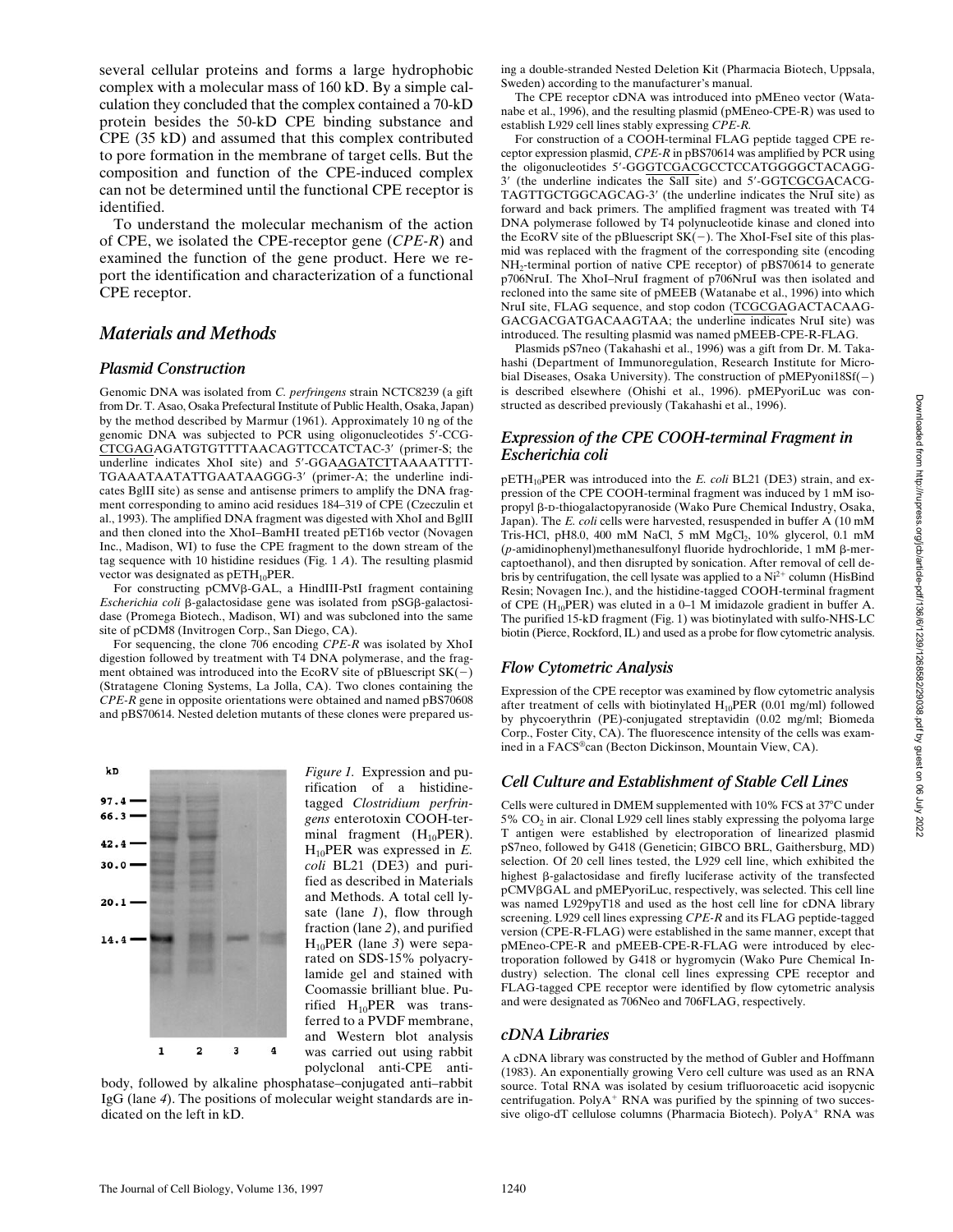reverse transcribed by Superscript reverse transcriptase II (GIBCO BRL) at  $45^{\circ}$ C and then converted to double-stranded cDNA with the aid of RNase H, *E. coli* DNA polymerase, and *E. coli* DNA ligase (Takara Shuzo Co., Shiga, Japan). After treatment with T4 DNA polymerase (Toyobo Inc., Osaka, Japan) followed by BstXI linker (Invitrogen Corp.) ligation, cDNAs were size selected and inserted into BstXI treated  $p$ MEPyori18Sf( $-$ ) vector to construct a cDNA library for eukaryotic expression.

## *Expression Cloning*

The cDNA library was introduced into the L929pyT18 cell line by electroporation and cultured for 2 d before subsequent analysis. Expression of the CPE receptor was examined by flow cytometric analysis as described. Positive cells (the 0.1% most fluorescent of the transfected cells) were initially sorted by FACS®Vantage (Becton Dickinson) and pooled, and the transfected plasmids were recovered by the method of Hirt (1967). The rescued plasmids were reintroduced into *E. coli* strain MC1061, amplified, and then used for subsequent screening. This screening was repeated three times. After the third screening, the rescued plasmid clones were divided into 24 pools of 24 plasmids each, and the positive pools were identified by flow cytometric analysis. Finally, positive clones were identified by separating positive pools into single clones.

## *DNA Sequencing and Sequence Analysis*

The nucleotide sequences of both strands of the cloned gene were determined by the dideoxy chain termination method using Thermo Sequenase (Amersham International, Amersham, UK) and a DNA sequencer (model 373A; Applied Biosystems, Foster City, CA). Sequence comparisons were made using the BLAST search program (Altschul et al., 1990) on an nr–nt data base. Multiple alignment was done by the CLUSTAL method (Higgins and Sharp, 1989).

# *Northern Blot Analysis*

Total RNA was extracted from various cell lines by guanidinium thiocyanate-CsTFA isopycnic centrifugation using a QuickPrep Total RNA Extraction Kit (Pharmacia Biotech). Samples of  $15 \mu g$  of total RNAs were subjected to agarose/formaldehyde gel electrophoresis. Northern blot analysis was performed by the method of Sambrook et al. (1989). The 1.7-kb XhoI fragment of clone 706, containing the entire coding sequence and 5'and 3'-untranslated regions, was radiolabeled by the random priming method (Megaprime DNA labeling system; Amersham Intl.) and used as a probe. The blot was rehybridized with an elongation factor-1  $\alpha$  probe (Uetsuki et al., 1989) to determine the amount of RNA applied. The blots were exposed to an imaging plate for 18 h and analyzed with a Bioimaging Analyzer (BAS1500; Fuji Film Co., Tokyo, Japan).

## *Antibodies*

Mouse monoclonal anti-FLAG peptide antibody M2 and M2-conjugated Sepharose were purchased from Eastman Kodak Co. (New Haven, CT). Alkaline phosphatase–conjugated goat anti–mouse IgG and streptavidin were from Organon Teknika (Turnhout, Belgium) and Oncogene Science Inc. (Uniondale, NY), respectively. Rabbit polyclonal antibody was raised against CPE toxoid and purified by protein A–Sepharose chromatography (Senda et al., 1995). Biotinylation of anti-CPE antibody was done as described.

# *Purification of CPE, Cytotoxicity Assay, and Binding Assay*

CPE was purified by the method of Sakaguchi et al. (1973). The cytotoxic effect of CPE on cells was determined by examination of morphological alterations. CPE was radio-iodinated as described previously (Horiguchi et al., 1985). The ability of CPE binding to Neo706 cells  $(0.4 \times 10^6 \text{ cells/as-}$ say) expressing *CPE-R* was measured by the method of Horiguchi et al. (1985), except that the binding reaction was done in  $PBS(-)$ . Scatchard analysis was performed by the SP123 program (Ikeda et al., 1991).

## *Ligand Overlay Assay*

Binding of CPE to the *CPE-R* gene product in vitro was examined by ligand overlay assay (Manser et al., 1992). Cell lysates (200 µg protein/ lane) of L929 and 706FLAG cells were subjected to SDS-15% polyacryl-

amide gel electrophoresis and then transferred to nitrocellulose membranes. After a denaturation and renaturation cycle (Manser et al., 1994), the blots were soaked in PBS-1% BSA containing <sup>125</sup>I-labeled CPE (5 nM) with or without 100-fold molar excess of cold CPE. The membranes were then washed and exposed to an imaging plate, and the radioactive band was located with a Bioimaging Analyzer.

#### *Immunoprecipitation*

706FLAG cells  $(1 \times 10^6)$  were labeled for 8 h with 50  $\mu$ Ci/ml of [<sup>35</sup>S]methionine. Cells were harvested after brief trypsinization and suspended in 1 ml of DME-10% FCS. 150 pM of purified CPE or  $H_{10}$ PER was then added to the cell suspension. After incubating at  $4^{\circ}$  or  $37^{\circ}$ C for 30 min, the cells were pelleted and lysed with  $400 \mu$ l of PBS containing 0.5% NP-40 (PBS-N), and the mixture was centrifuged at 12,000 *g* for 15 min to remove cell debris. The lysate was mixed with  $5 \mu$ l of anti-FLAG antibody– conjugated Sepharose which had been blocked with PBS-N containing 5% skim milk. The mixtures were incubated at  $4^{\circ}$ C for 3 h with mild agitation, and the beads were washed three times with PBS-N at  $4^{\circ}$ C. The precipitated proteins were boiled in SDS-PAGE sample buffer containing 5% b-mercaptoethanol for 3 min and loaded onto SDS-12% polyacrylamide gel. Radioactive bands were visualized with a Bioimaging analyzer.

In immunological studies, L929 and 706FLAG cells were harvested and treated with CPE or  $H_{10}$ PER at 37°C. Cell lysates were prepared and immunoprecipitated as described. The precipitated proteins were separated by electrophoresis on SDS-15% polyacrylamide gel or SDS-2–15% polyacrylamide gradient gel (Multi Gel 2/15; Daiichi Pure Chemicals Co., Tokyo, Japan) and transferred to polyvinylidene difluoride (PVDF) membranes. The membranes were probed with biotinylated anti-FLAG or anti-CPE antibodies and then treated with alkaline phosphatase–conjugated streptavidin; and color was developed with NBT/BCIP.

# *Results*

## *Detection of the CPE-R Expressed on the Surface of CPE-sensitive Cell Lines by Flow Cytometric Analysis with a Recombinant CPE COOH-terminal Fragment*

We attempted to identify a putative *CPE-R* by expression cloning. For this, we used flow cytometric analysis with a biotinylated CPE COOH-terminal fragment peptide as a probe, since intact CPE might kill cells expressing the CPE receptor, making it difficult to isolate cells with the *CPE-R.* On the basis of reports that the most COOH-terminal part of CPE functions as the receptor binding domain (Horiguchi et al., 1986, 1987; Hanna et al., 1991, 1992), we used amino acid residues 184–319 of CPE as a probe and constructed a CPE COOH-terminal peptide  $(H_{10}PER)$  expression system in which the COOH-terminal fragment was fused to 10 consecutive histidine residues followed by linker peptides to facilitate its purification.  $H_{10}PER$  was expressed in *E. coli* and was purified by  $Ni<sup>2+</sup>$  chelating column chromatography. As expected, a single polypeptide of  $\sim$ 15 kD was purified to almost homogeneity (Fig. 1, lane *3*). The purified protein was recognized by rabbit anti-CPE serum (Fig. 1, lane *4*) and protected Vero cells from CPE-induced cell lysis (data not shown).

The purified  $H_{10}$ PER was biotinylated, and its cell surface binding ability was examined by flow cytometric analysis. When Vero cells were treated with biotinylated  $H_{10}PER$ followed by phycoerythrin-conjugated streptavidin, the intensity of fluorescence increased markedly, whereas no increase was observed when biotinylated  $H_{10}PER$  was omitted from the reaction (Fig. 2 *A*). The intensity of fluorescence decreased after pretreatment of the cells with unlabeled  $H_{10}$ PER (Fig. 2 *A*, *thin line*). When the human hepatoma cell line Hep3B (Fig. 2 *B*) or the human intesti-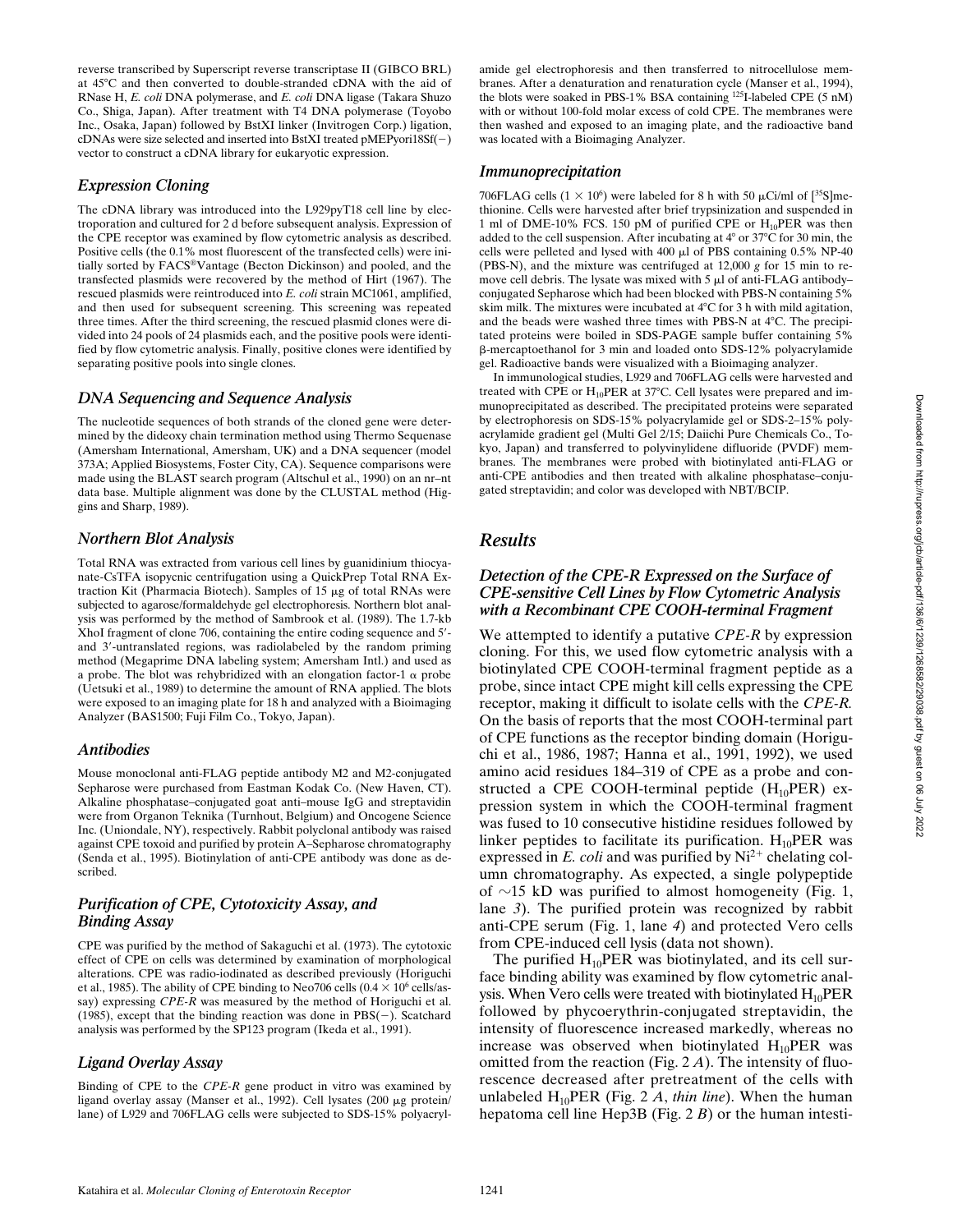

*Figure 2.* Detection of the CPE receptor by a flow cytometric analysis. Vero (*A*), Hep3B (*B*), Henle Intestine 407 (*C*), L929 (*D*), K562 (*E*), and JY (*F*) cells were treated with biotinylated  $H_{10}$ PER (*thick lines*) or buffer alone (*dotted lines*) followed by PE-conjugated streptavidin. For (*A*), cells were preincubated with unlabeled  $H_{10}PER$ as a competitor (*thin line*). The plots show cell numbers on the ordinate and relative fluorescences on a log scale on the abscissa.

nal epithelial cell line Henle Intestine 407 (Fig. 2 *C*), which are sensitive to CPE (data not shown), was used as target cells in this analysis, the intensity of fluorescence increased, although the levels of intensity were somewhat lower than those of Vero cells. The binding of biotinylated  $H_{10}$ PER to L929 cells, which are known to be CPE-insensitive (Horiguchi et al., 1985), did not increase the fluorescence intensity (Fig. 2  $D$ ). H<sub>10</sub>PER did not bind to several cell lines that are resistant to CPE-induced cell lysis (data not shown), including K562 cells (Fig. 2 *E*) and JY cells (Fig. 2  $\dot{F}$ ). These results show that  $H_{10}$ PER specifically bound to the cell surface receptors on Vero, Hep3B, and Intestine 407 cells.

## *CPE-R Encodes a Highly Hydrophobic Membrane Protein*

To identify *CPE-R*, we performed expression cloning. A cDNA library from the CPE-sensitive Vero cell line was introduced into 107 L929pyT18 cells that stably express polyoma virus large T antigen (data not shown; see Materials and Methods) and do not bind CPE (Fig. 3 *A*, *thick line*). 48 h after transfection, expression of CPE receptor was monitored by flow cytometric analysis, as described, and bright cells were sorted. By this screening, the brightest  $1,000$  cells among  $10<sup>7</sup>$  transfected cells were initially selected. After three rounds of screening (Fig. 3 *A*, *thin line*), several positive clones were obtained. Clone 706 contained a fragment of  $\sim$ 1.7-kb DNA. Other positive clones were screened by Southern blot analysis using the 1.7-kb XhoI fragment from clone 706 as a probe and found to encode the same gene (data not shown).

Sequence analysis revealed that the longest open reading frame of this clone was 630 bp and that it contained a polyadenylation signal followed by a polyA tail at its 3' end (Fig. 3 *B*), suggesting that the gene is functionally expressed in Vero cells. Two potential AUG initiation codons are present at nucleotide positions 137–139 and 146–148 in the same reading frame. Since the neighboring sequence of the first AUG is consistent with the consensus sequence proposed by Kozak (1987), this was assigned as the initiation codon of *CPE-R.* Thus, *CPE-R* encodes a protein of

209–amino acid residues with a calculated molecular mass of 22,029 D. The protein consists mainly of hydrophobic amino acids and contains four putative transmembrane domains (Fig. 3 *C*) and several potential phosphorylation sites in the stretches of hydrophilic residues (Fig. 3 *B*). A search of data bases indicated that the amino acid sequence of the *CPE-R* product showed homology to proteins designated as the androgen withdrawal apoptosis protein RVP1 (67.8% homology, 95.6% similarity) and the oligodendrocyte-specific protein (28.7% homology, 63.8% similarity; Fig. 3 *D*). The latter half of the nucleotide sequence of clone 706, however, showed considerable difference from the *RVP1* gene and contained a termination codon at nucleotide position 764–766. Accordingly, clone 706 lacked about one fifth of the COOH-terminal amino acid sequence of *RVP1.*

Ć

 $10<sup>4</sup>$ 

F

 $10<sup>4</sup>$ 

We examined the expression of *CPE-R* in various cell lines by Northern blot analysis with the clone 706 probe. Of five primate cell lines tested, Vero cells expressed the highest level of a transcript of about 1.8 kb. Its expression was also observed in CPE-sensitive Hep3B and Intestine 407 cell lines but at considerably lower levels than in Vero cells. No expression of *CPE-R* was detectable in the CPEinsensitive K562 and JY cell lines (Fig. 4, *upper panel*). The levels of expression of human elongation factor  $1\alpha$ gene in these cell lines were almost the same (Fig. 4, *lower panel*). The levels of expression of *CPE-R* correlated well with the CPE-binding abilities of these cell lines (Fig. 2), indicating that clone 706 encodes a functional CPE receptor protein.

# *Both CPE Binding Ability and CPE Sensitivity of an L929 Cell Line Stably Expressing CPE-R*

To determine whether the *CPE-R* product was functional, we established an L929 cell line stably expressing *CPE-R* (designated as the Neo706 cell line). Flow cytometric analysis revealed that the  $H_{10}$ PER probe specifically bound to the cell surface of Neo706 cells (Fig. 5 *A*, *thick line*). Then we examined the CPE sensitivity of the Neo706 cell line. Purified CPE at 100 ng/ml caused Neo706 cells to form bleb balloons (compare Fig. 5 *B*, *upper left* with *right*)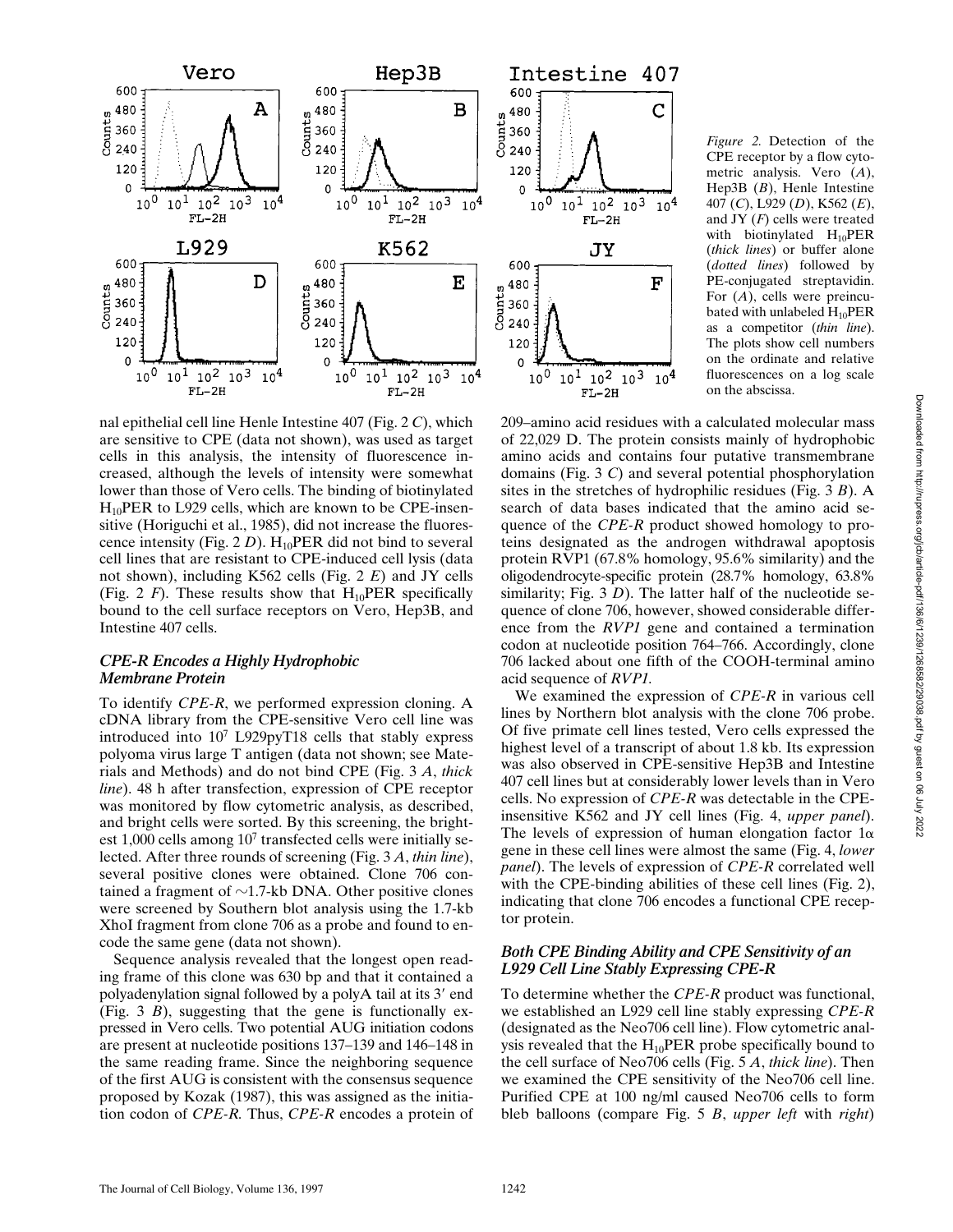

*Figure 3.* Cloning and sequence analysis of the CPEreceptor cDNA. (*A*) Cloning of the CPE receptor. L929pyT18 cells were transfected with 10 mg of pME18Sf(2)pyori vector (*thick line*) or 10 mg of the Vero cDNA library rescued after the third round of screening (*thin line*). Flow cytometric analysis was done as described in Materials and

Methods. The plot displays cell number on the ordinate and relative fluorescence on a log scale on the abscissa. (*B*) Nucleotide and deduced amino acid sequence of CPE-receptor cDNA. The deduced amino acid sequence (*single letter code*) is shown under the nucleotide sequence. The underlines indicate possible phosphorylation sites. A putative polyadenylation signal is indicated by bold letters. These sequence data are available from GenBank/EMBL/DDBJ under accession number D88492. (*C*) Hydrophobicity profile of CPE receptor. The hydrophobicity index was determined by the Kyte and Doolittle algorithm (Kyte and Doolittle, 1982). The four putative transmembrane segments are indicated by numbers above the line. (*D*) Alignment of the amino acid sequence of CPE receptor with those of the rat androgen withdrawal apoptosis protein RVP1 (Genbank/EMBL/DDBJ accession number M74067) and the mouse oligodendrocyte specific protein (GenBank/EMBL/DDBJ accession number U19582). Identical amino acids are shown by white letters in black boxes, and conservative replacements are shadowed. Triple alignment was done by the CLUSTAL method (Higgins and Sharp, 1989).

B

which were indistinguishable from those observed in CPEsensitive cell lines (Matsuda and Sugimoto, 1979; McClane and McDonel, 1979). As reported previously (Horiguchi et al., 1985), the parental L929 cell line did not exhibit any detectable morphological changes in the presence of even  $5 \mu g$ ml of purified CPE (compare Fig. 5 *B*, *lower left* with *right*).

To analyze the biochemical properties of CPE and CPE receptor interaction, we prepared radioiodinated CPE and performed binding studies as described by Horiguchi et al. (1985). Equilibrium binding data (Fig. 5 *C*, *inset*) analyzed by Scatchard plots (Fig. 5 *C*) showed the presence of a single order of binding sites with high affinity ( $Ka = 1.49 \times$  $10^8$  M<sup>-1</sup>). The *Ka* value is similar to those reported previously (Horiguchi et al., 1985). From these results, we concluded that the *CPE-R* gene product was actually functional.

# *Direct Interaction of the CPE-R Gene Product with CPE*

We performed a ligand overlay assay to prove that the *CPE-R* gene product interacts directly with CPE. For this, an L929 cell line stably expressing COOH-terminal FLAG peptide tagged CPE receptor (706FLAG cell line) was established. The 706FLAG cells formed bleb balloons to the same extent as Neo706 cells (data not shown) on treatment with 100 ng/ml of native CPE. This indicates that introduction of the FLAG peptide sequence into its COOHterminal end did not affect the function of CPE receptor.

The parental cell line L929 and 706FLAG cells were solubilized with 0.5% NP-40, and the cell lysates were separated by SDS-PAGE and immobilized on a nitrocellulose membrane. Anti-FLAG peptide antibody specifically recognized a 22-kD band that was expressed only in the 706FLAG cell line (Fig. 6, compare lanes *1* and *2*). The membranes were blotted simultaneously and subjected to ligand overlay assay with 125I-labeled CPE as a probe. The labeled CPE specifically recognized the 22-kD protein from 706FLAG cells (Fig. 6, compare lanes *3* and *4*), and addition of 100-fold molar excess of cold CPE completely blocked the interaction (Fig. 6, compare lanes *4* and *6*), indicating that CPE interacts directly and specifically with the *CPE-R* gene product.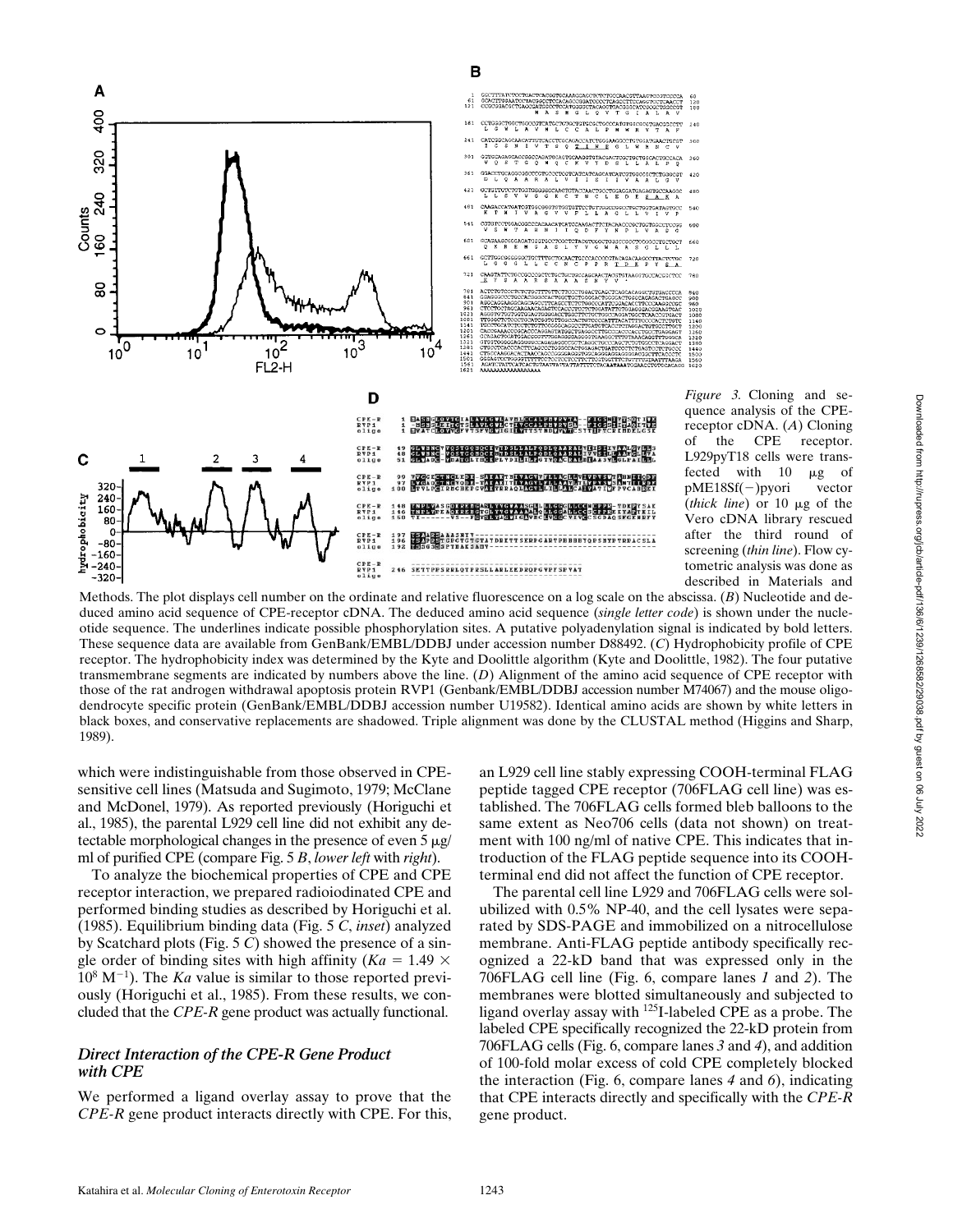

*Figure 4.* Northern blot analysis of *CPE-R.* Total RNA samples  $(15 \mu g / \text{lane})$  from Vero (lane *1*), K562 (lane *2*), Hep3B (lane *3*), JY (lane *4*), and Intestine 407 (lane *5*) cell lines were subjected to Northern blot analysis. The blots were hybridized with 32Plabeled DNA probes from the entire sequence of clone 706 containing *CPE-R* cDNA (*top*). The blots were rehybridized with 32P-labeled human EF-1a probe (*bottom*) to confirm the amounts and integrities of the samples. The positions of 28 and 18S ribosomal RNA are indicated on the right.

# *Inclusion of the CPE-R Gene Product in the CPE-induced Large Complex*

After binding to the cell surface, CPE is reported to form a large hydrophobic complex, which may possibly constitute the pore in the cell membrane (Wieckowski et al., 1994). Therefore we examined whether CPE formed a complex containing the CPE receptor. For this the 706FLAG cells were labeled with [<sup>35</sup>S]methionine, treated with CPE or  $H_{10}$ PER at 4° or 37°C for 30 min, and then lysed. The cell lysates were treated with anti-FLAG antibody, and the precipitates were separated by SDS-PAGE. The CPE receptor migrated as a band of  $\sim$ 22 kD (Fig. 7, *A* and *B*, lanes *5–7*). In addition to this band, a higher molecular weight protein band was observed when CPE was incubated with the 706FLAG cells (Fig. 7 *A*, lanes *5* and *6*), suggesting that cellular proteins form a complex with CPE. This band was intense when the 706FLAG cells were treated with CPE at  $37^{\circ}$ C, but was not detectable when the



*Figure 5.* Functional analysis of stable cell lines expressing the CPE receptor. (*A*) Clonal L929 cell lines expressing the CPE receptor were isolated as described in Materials and Methods. Expression of the *CPE-R* gene product was examined by flow cytometric analysis in a typical cell line expressing *CPE-R* (*thick line*, indicated as *Neo706*) and parental L929 cell line (*thin line*, indicated as *control*), as shown in Fig. 2. Cell numbers are shown on the ordinate and relative fluorescence on a log scale on the abscissa. (*B*) Comparison of sensitivities of typical cell line expressing the CPE receptor (*top*) and the parental L929 cell line (*bottom*) to CPE. The cells were not treated with CPE (*top* and *bottom*, denoted as *none*) or with CPE at 100 ng/ml (*top*, denoted as *CPE*), or 5  $\mu$ g/ml (*lower right*, denoted as *CPE*) in DME supplemented with 10% FCS for 30 min at 37 $\rm ^{o}C$ . Bar,  $30 \mu m$ . (*C*) Scatchard plot analysis of the binding of 125I-CPE to the L929 cell line expressing *CPE-R.* Scatchard plot analysis giving a  $K_a$  value of  $1.49 \times 10^8$  M<sup>-1</sup> for <sup>125</sup>I-CPE binding. (*Inset*) Various concentrations of 125I-CPE were incubated with the L929 cell line expressing *CPE-R* (0.4  $\times$ 106 cells each concentration), and specific binding was determined as described before (Horiguchi et al., 1985). Symbols represent means  $\pm$  SD  $(n = 6)$ .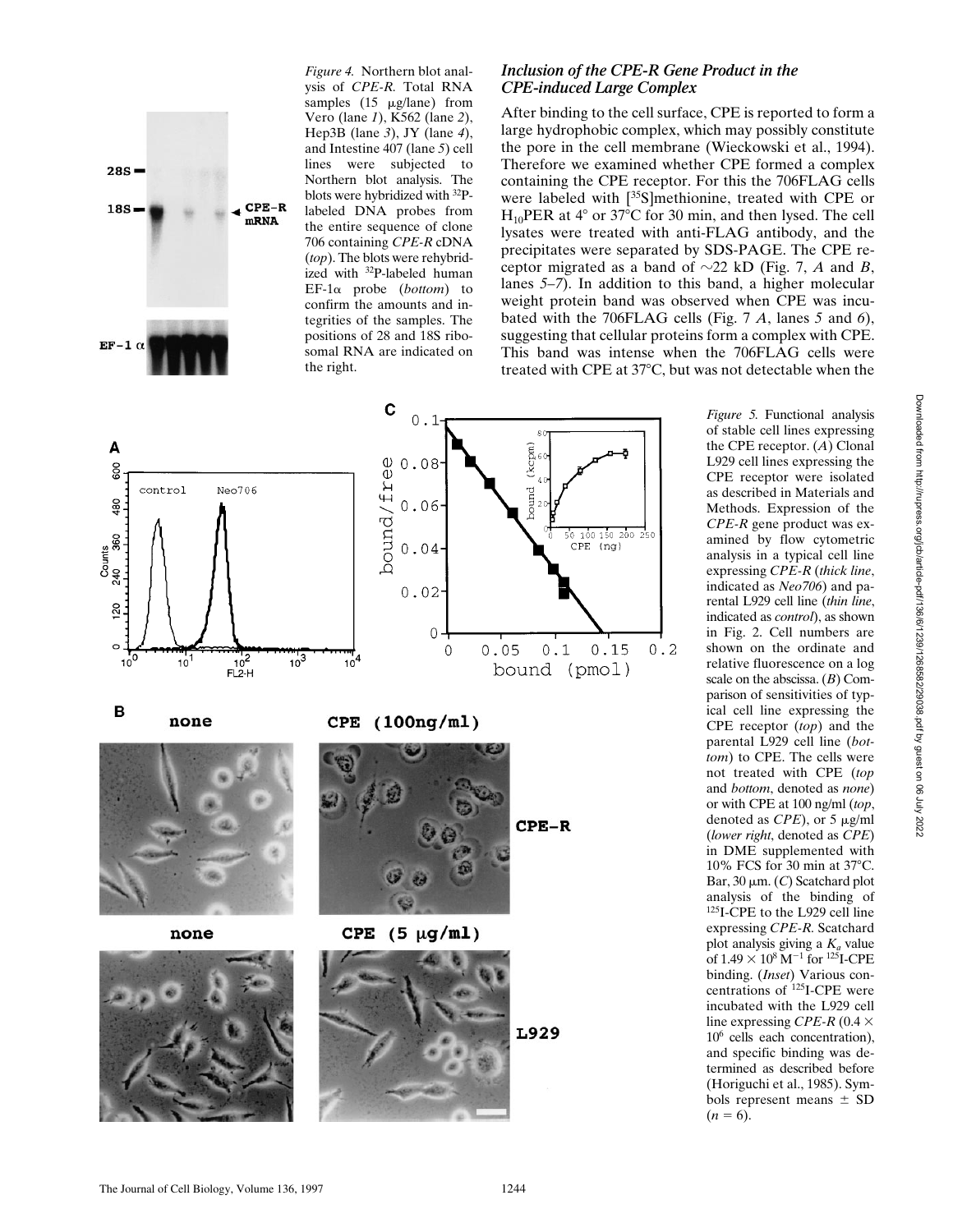

*Figure 6.* Specific and direct binding of CPE to the CPEreceptor. L929 cell lines expressing the CPE receptor with FLAG tag peptide at the COOH-terminal end were established as described in Materials and Methods, and a typical cell line (706FLAG) was selected. Cell lysates were prepared from the parental L929 (lanes *1*, *3*, and *5*) and 706FLAG (lanes *2*, *4*, and *6*) cell lines and subjected to Western

blot analysis with anti-FLAG antibody (lanes *1* and *2*) and ligand overlay assay (lanes *3* to *6*). Ligand overlay assay was carried out using 125I-CPE with (lanes *5* and *6*) or without (lanes *3* and *4*) cold CPE. The positions of molecular weight standards are indicated on the right in kD.

706FLAG cells were treated with  $H_{10}$ PER (Fig. 7 *A*, lanes *3* and *4*). An additional band of  $\sim$  42 kD was precipitated from all the samples. This was probably a protein that reacted nonspecifically with anti-FLAG resin, because it was also detected in a precipitate prepared from the parental L929 cell line (data not shown). Decrease in intensity of this band was probably due to leakage of cell contents on CPE-induced cell lysis during the incubation (Fig. 7 *A*, lane *6*). The components of this complex were examined by Western blot analysis of the immunoprecipitates. Anti-

FLAG antibody recognized the CPE receptor (Fig. 7 *B*, lanes *5–7*, *CPE-R*) as well as the large complex (Fig. 7 *B*, lane *7*). The complex also reacted with anti-CPE antibody (Fig. 7 *B*, lane *3*). These results indicate that the complex contained at least CPE and the CPE receptor. As expected, neither the CPE receptor nor the large complex was detected in CPE-insensitive L929 cells treated with CPE (Fig. 7 *B*, lanes 4 and 8).  $H_{10}$ PER was also coprecipitated with the CPE receptor (Fig. 7 *B*, lane 2,  $H_{10}PER$ ), but the large complex was not formed (Fig. 7 *B*, lanes *2* and *6*, and *A*, lanes *3* and *4*). When CPE alone was subjected to SDS-PAGE, the large protein band was not detected, although it aggregated and migrated as broad bands (Fig. 7 *B*, *lower panel*, lane *9*) as reported previously (Enders and Duncan, 1976). From these results we concluded that the complex was formed by specific interaction between CPE and the CPE receptor. The NH<sub>2</sub>-terminal half of CPE, which is known to be necessary for cytotoxic activity, was essential for formation of the complex.

# *Discussion*

The present study describes a novel CPE receptor gene product, the expression of which confers CPE-resistant L929 cells with both ability to bind CPE and CPE sensitivity. This 22-kD receptor was essential for the cytotoxic action of CPE, as demonstrated by induction of its stable expression in CPE-insensitive L929 cells and showed all the characteristics of the CPE receptor so far reported. The present results also suggest that CPE acts through a unique mechanism.



*Figure 7.* Presence of both the CPE and CPE receptor in a CPE-induced high molecular weight complex. (*A*) 706 FLAG cells were labeled with [<sup>35</sup>S]methionine and treated with buffer alone (lanes *1* and *2*) or buffer containing either 140 nmol of H10PER (lanes *3* and *4*) or CPE (lanes *5* and *6*) for 30 min at 48C (*odd-numbered* lanes) or 37°C (even-num*bered lanes*). The cells were solubilized with PBS-0.5% NP-40, and the lysates were immunoprecipitated with anti-FLAG antibody. Precipitated proteins were separated by SDS-15% PAGE, and protein bands were located with Bioimaging Analyzer. The positions of molec-

ular weight standards are indicated on the left in kD. (*B*) 706FLAG cells (lanes *1–3* and *5–7*), and parental L929 cells (lanes *4* and *8*) were treated with buffer alone (lanes *1* and *5*) or buffer containing either 140 nmol of  $H_{10}PER$  (lanes 2 and 6) or CPE (lanes 3, 4, 7, and *8*). The cells were solubilized with PBS-0.5% NP-40 and immunoprecipitated with anti-FLAG antibodies. The precipitates were separated by SDS-15% PAGE (*top*) or SDS-2–15% gradient PAGE (*bottom*; note that only the relevant area is shown), transferred to a PVDF membrane, and then treated with biotinylated anti-CPE (lanes *1–4*) or anti-FLAG (lanes *5–8*) antibodies followed by alkaline phosphatase–conjugated streptavidin. As a control, 7 nmol of purified CPE was applied to SDS-2–15% polyacrylamide gradient gel, and then subjected to Western blotting with biotinylated anti-CPE antibody (bottom, lane *9*). The positions of molecular weight standards are indicated on the left in kD.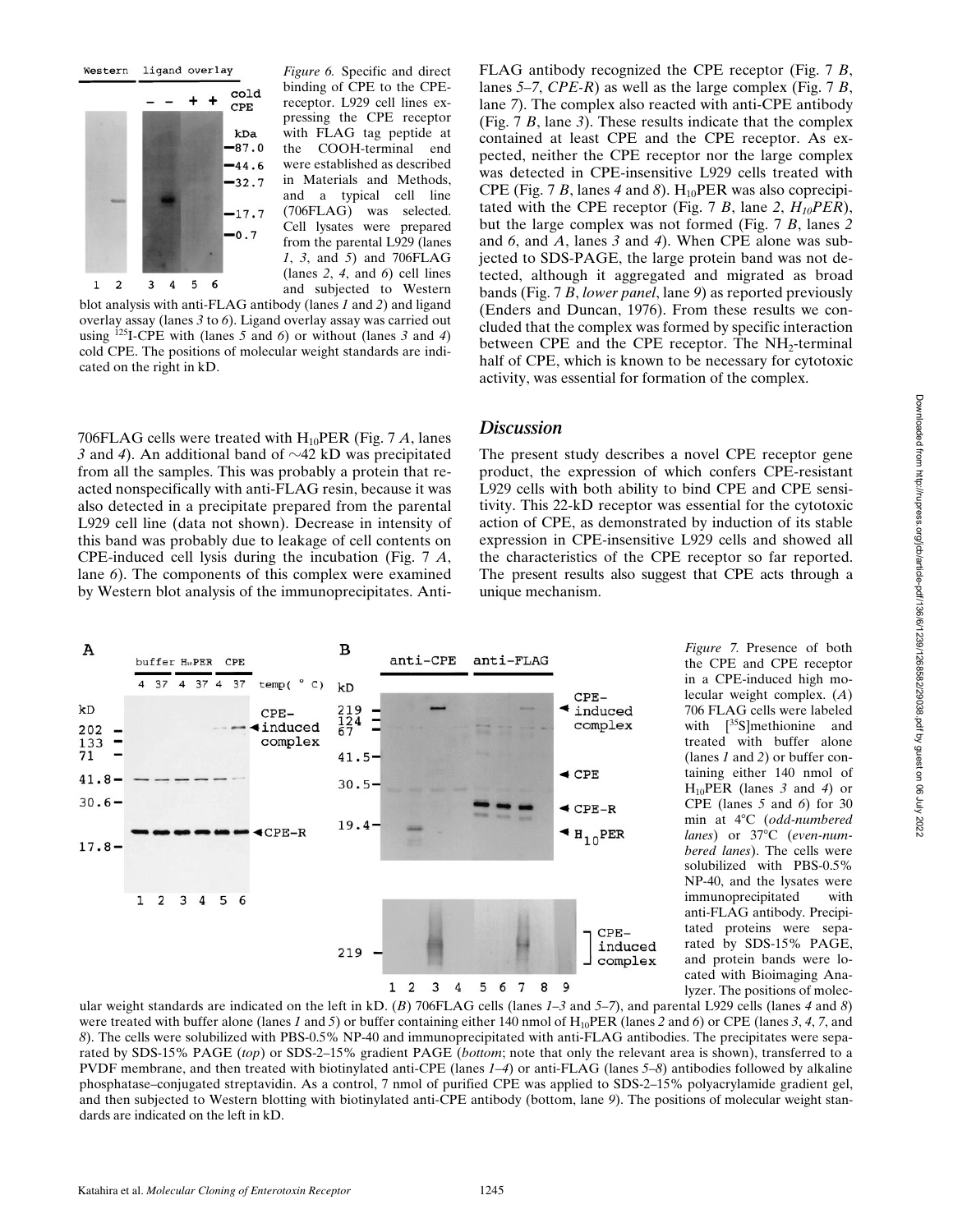Downloaded from http://rupress.org/jcb/article-pdf/136/6/1239/1268582/29038.pdf by guest on 06 July 2022 Downloaded from http://rupress.org/jcb/article-pdf/136/6/1239/1268582/29038.pdf by guest on 06 July 2022

# *Functionality of the CPE-R Gene Product*

Several groups have reported that CPE uses a high affinity binding site on the target cell membrane as a specific receptor (McDonel and McClane, 1979; McDonel, 1980; Horiguchi et al., 1985). The present results are consistent with these previous reports, because the 22-kD CPE receptor could act as a high affinity binding site ( $Ka = 1.49 \times 10^8$ )  $M^{-1}$ ) for CPE. In addition, we demonstrated the in vitro binding of CPE to the CPE receptor by ligand overlay assay. Thus CPE binds directly and specifically to the CPE receptor as the initial step in CPE-induced intoxication.

On analysis, the primary structure of this small 22-kD CPE receptor was found to contain 4 putative transmembrane segments. No possible glycosylation site was identified in its primary amino acid sequence of the receptor, indicating that it is not modified by carbohydrate. In fact, treatment with tunicamycin did not significantly alter its electrophoretic mobility on SDS-PAGE (Katahira, J., N. Inoue, Y. Horiguchi, M. Matsuda, and N. Sugimoto, unpublished results). These characteristics of our cloned *CPE-R* gene product are consistent with reports that the sensitivities and the binding abilities of CPE-sensitive cells were not affected by neuraminidase treatment or the additions of various sugars to the media for binding reactions (Tolleshaug et al., 1982; Wnek and McClane, 1986).

Most importantly, we showed here that the CPE-insensitive L929 cell line became CPE sensitive on expression of *CPE-R.* Thus we conclude that the cloned gene product is the functional CPE receptor.

# *Induction by CPE of a Large Protein Complex Containing Both CPE and the CPE-Receptor*

Wieckowski et al. (1994) detected a large hydrophobic complex after treatment of CPE-sensitive cells with CPE. By coimmunoprecipitation assay, we demonstrated here that a large complex contains both CPE and the 22-kD CPE receptor. This complex was fairly stable, not being dissociated completely by SDS treatment. The COOH-terminal half of CPE, which can bind directly to the CPE receptor but has no cytotoxic activity, did not form a complex. Moreover, formation of the complex was promoted by incubation of the cells with CPE at  $37^{\circ}$ C, a temperature at which the cytotoxic action is much greater than at  $4^{\circ}$ C (Horiguchi et al., 1985; McClane and Wnek, 1990). Thus this complex must be essential for CPE intoxication and form a CPE-induced pore in the cell membrane. Purified intact CPE shows an anomalous electrophoretic migration pattern, but the COOH-terminal fragment does not (Fig. 7  $B$ ). Thus we consider that the NH<sub>2</sub>-terminal half of CPE may have a role in self assembly but that it is not sufficient alone for formation of a defined structure. It is not yet clear whether the CPE receptor is the sole requisite for CPE intoxication. The interaction of CPE with its receptor might be necessary not only for the recognition of target cells but also for the regulated assembly of the CPE-induced complex in the plasma membrane. Thus we propose that CPE acts through a novel mechanism differing from those of other pore-forming toxins (for review see Bhakdi et al., 1996). Analyses of the stoichiometric features of CPE and its receptor in the complex, and investigations on its further interaction with other components are now in progress in our laboratory.

# *Similarities of the CPE-R Gene Product to Several Other Gene Products with No Known Function*

The *CPE-R* gene product shows sequence similarities to the rat androgen withdrawal apoptosis protein RVP1 (Briehl and Miesfeld, 1991) and mouse oligodendrocyte specific protein (these sequence data are available from GenBank/EMBL/DDBJ under accession number U19582). These have been reported to be expressed in a highly restricted manner: *RVP1* gene is expressed in ventral prostate cells after withdrawal of androgen from the culture medium in vitro or castration in vivo (Briehl and Miesfeld, 1991); oligodendrocyte specific protein is expressed specifically in oligodendrocyte. *CPE-R* was constitutively expressed in various cell lines tested in this study and in tissues including kidney, liver, and intestine (Katahira, J., N. Inoue, Y. Horiguchi, M. Matsuda, and N. Sugimoto, unpublished results). On searching the expressed sequence tag data base, we also obtained *CPE-R* and putative *RVP1* homologues of human and mouse origin. We found that the human CPE receptor homologue showed higher homology to monkey CPE receptor (99.0% identity, 99.5% similarity) than to human RVP1 (70.9% identity, 96.6% similarity) and that the mouse CPE receptor showed higher homology to the monkey CPE receptor (83.8% identity, 98.6% similarity) than to rat RVP1 (66.8% identity, 94.6% similarity; Katahira, J., N. Inoue, Y. Horiguchi, M. Matsuda, and N. Sugimoto, manuscript in preparation). Thus we consider that RVP1 may be a different gene product, although CPE receptor and RVP1 share a structural similarity and might be members of a functionally identical gene family. Further functional analysis of the *CPE-R* product may provide a clue to not only the physiological function of the CPE receptor but also the functions of RVP1 and the oligodendrocyte specific protein.

We are indebted to Dr. T. Kinoshita and members of the Department of Immunoregulation for their helpful discussions and providing plasmids. We are grateful to the following persons of Research Institute for Microbial Diseases, Osaka University; Dr. H. Nojima (Department of Molecular Genetics) for helpful suggestions on library construction and Drs. N. Wakamiya (Department of Viral Infections) and K. Nagayama (Department of Bacterial Infections) for providing cell lines. We are also grateful to Dr. T. Asao (Osaka Prefectural Institute of Public Health) for providing the *C. perfringens* strain. We also thank K. Nakamura, Central Laboratory, Research Institute for Microbial Diseases, Osaka University, for cell sorting. We are grateful to Dr. S. Kozaki (University of Osaka Prefecture) for critical reading of this manuscript.

Received for publication 12 November 1996 and in revised form 17 December 1996.

#### *References*

- Altschul, S.F., W. Gish, W. Miller, E.W. Myers, and D.J. Lipman. 1990. Basic local alignment search tool. *J. Mol. Biol.* 215:403–410.
- Bhakdi, S., B. Bayley, A. Valeva, I. Walev, B. Walker, U. Weller, M. Kehoe, and M. Palmer. 1996. Staphylococcal alpha-toxin, streptolysin-O, and *Escherichia coli* hemolysin: prototypes of pore-forming bacterial cytolysins. *Arch. Mikrobiol.* 165:73–79.
- Briehl, M.M., and R.L. Miesfeld. 1991. Isolation and characterization of transcripts induced by androgen withdrawal and apoptotic cell death in the rat ventral prostate. *Mol. Endocrinol.* 5:1381–1388.
- Czeczulin, J.R., P.C. Hanna, and B.A. McClane. 1993. Cloning nucleotide sequencing and expression of the *Clostridium perfringens* enterotoxin gene in